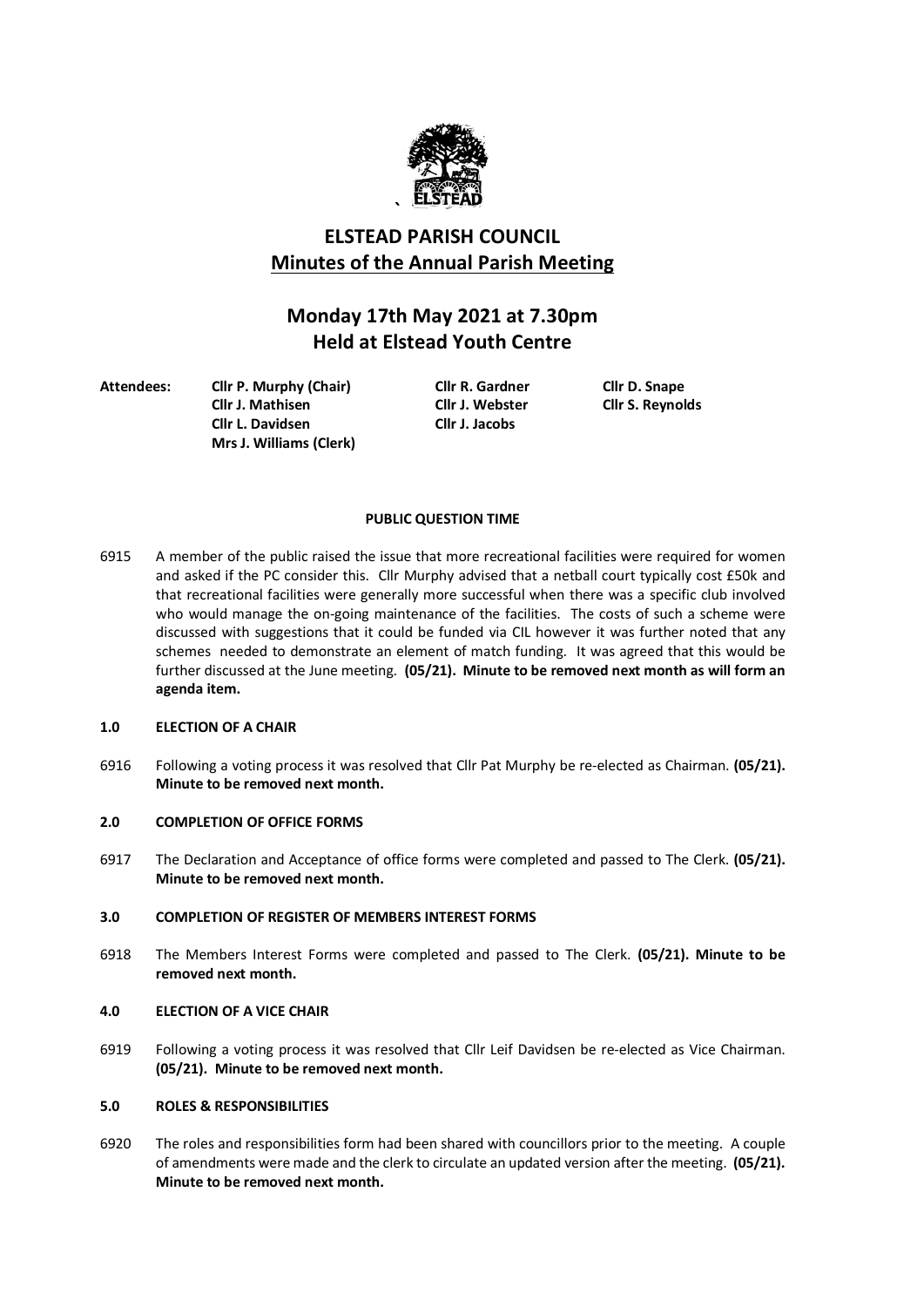#### **6.0 APOLOGIES FOR ABSENCE**

6921 Apologies for absence were received from Cllr Rees which members accepted. **(05/21). Minute to be removed next month.**

## **7.0 DECLARATIONS OF INTEREST**

6922 Cllr Murphy declared an interest in the borehole agenda item. No other councillors declared any (a) Personal, (b) Prejudicial interests which they are required to disclose by section 94(1) of the Local Government Act 1972 and in accordance with The Parish Council (Model Code of Conduct) Order 2018. **(05/21). Minute to be removed next month.**

## **8.0 APPROVAL OF MINUTES OF PC MEETING HELD 21st APRIL 2021**

6923 The minutes of the Parish Council meeting held on 21st April 2021 were agreed and were signed by the Chairman. **(05/21). Minute to be removed next month.**

## **9.0 APPROVAL OF MINUTES OF ANNUAL PARISH MEETING HELD 28th APRIL 2021**

6924 The minutes of the Annual Parish Assembly meeting held via zoom on 28th April 2021 were agreed and were signed by the Chairman. **(05/21). Minute to be removed next month.**

## **10.0 MATTERS ARISING**

- 6925 FP64: Cllr P Murphy attended and spoke at the Waverley Local Committee meeting held on  $13<sup>th</sup>$ March 2020. The local committee unanimously found in favour of the two diversions. The Clerk has written to SCC Countryside who replied explaining that the existing temporary closure will have to be extended until such time as social distancing is relaxed. Once everything is back to normal the diversion order will be made and there will be a formal consultation period. If objections are received during this period and cannot be resolved SCC will have to refer the order to the Secretary of State for determination. Determination can take the form of written representations, formal hearing, or a Public Inquiry. If there are no sustained objections, SCC can confirm the order and the footpath will have been legally diverted (although works may have to carried out to make the new route suitable for the public). Cllr Mathisen suggested that the Environment Agency had neglected to clear tree debris and Cllr Murphy added that another tree had caused scouring to the bank. I t was noted that there has been a further extension to the temporary closure notice and the cler was asked to obtain an update from SCC countryside. **(05/21)**.
- 6314 Website Admin: The clerk to ask Mrs Davidsen if she can provide Cllr Reynolds with a virtual online training session. **(07/20)**
- 6863 Chevrons by Elstead Bridge: the clerk noted that chevrons have been adhered to Elstead bridge rather than the large chevron sign being replaced. There is a partially damaged pole in front of Withybridge House where the former chevron has been located. The clerk has advised SCC and asked for it to be removed. **(04/21).**
- 6926 Cllr Murphy wrote to SCC concerning the fact that the PC is wrongly (in its' opinion) excluded from consultation involving S106 agreements. SCC responded by saying that *"SCC note your concern regarding the lack of consultation with local councils on the terms of S106 agreements and S278 agreements. The purpose of these agreements is to secure the necessary obligations to mitigate new development proposals, which are assessed at the planning application stage by our officers…..It should be noted that it is at this planning application stage that local councils have the ability to comment on the fundamental detail of any transport or education schemes, and the county council's officers do take into consideration such representations. Going forward, the County Council's officers are very happy to receive any views you may have regarding any proposed development or indeed the mitigation works that might have been put forward by a developer. If we are given sufficient*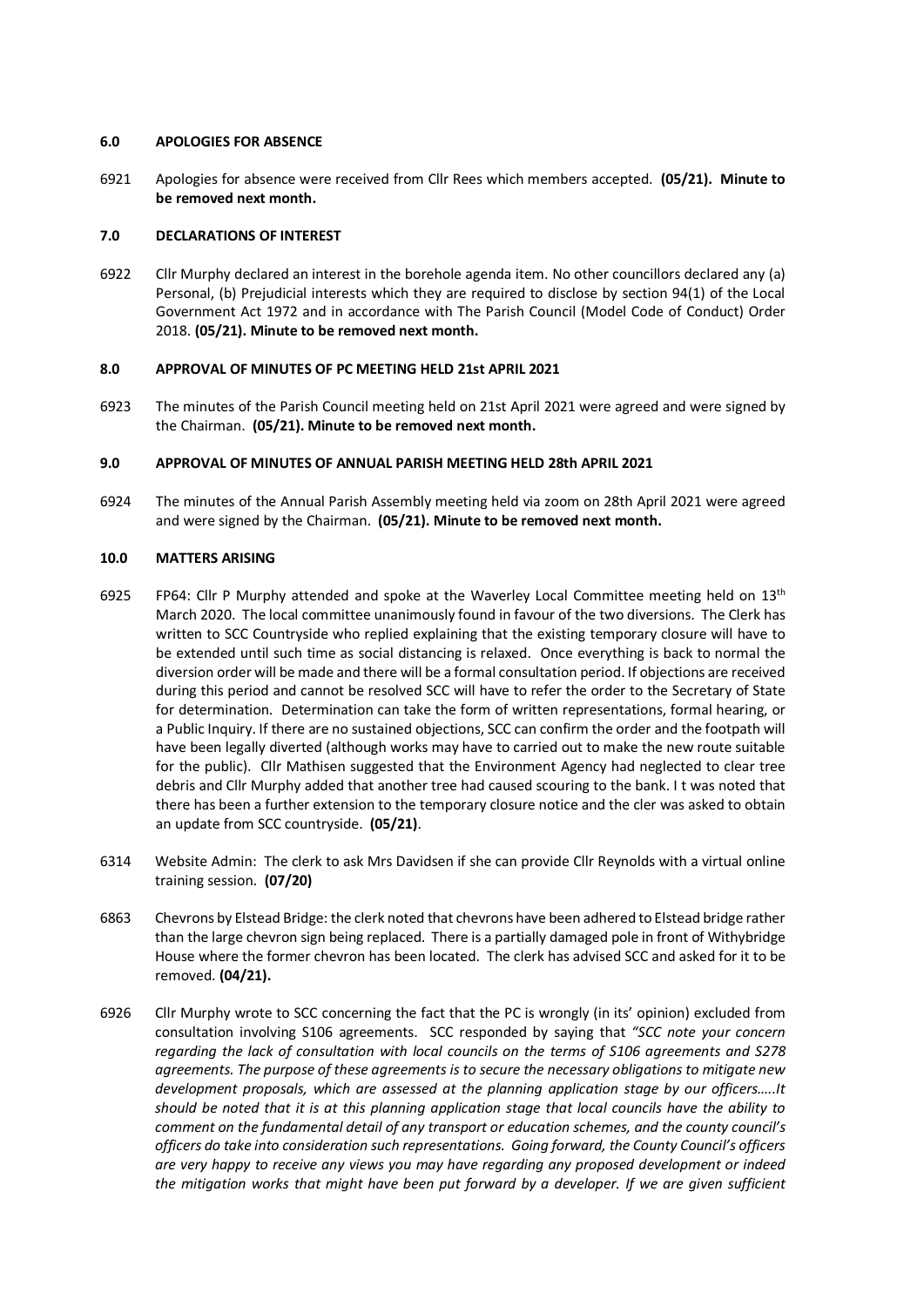*notice of any shortcomings in the mitigation that has been proposed, then of course we can reconsider the mitigation package ahead of any determination by the Local Planning Authority.* Cllrs agreed that the PC should write a follow-up letter as the letter from Mr Oliver did not answer the points that the PC made. Cllr Murphy has drafted the letter and the clerk has confirmed that the letter has been sent. The clerk to remind SCC that a response in outstanding. **(05/21). Minute to be removed next month.**

- 6927 Village Green and Church Green Lease: the Heads of Terms as well as the maps of the area were circulated to councillors who agreed that the PC should proceed and renew its lease of these two areas. WBC legal department forwarded a new lease for the PC to consider. The revised lease would impose obligations on the Parish Council and not on WBC and for that reason the PC agreed it was not prepared to agree to these terms. Councillors agreed that the best course of action would be for WBC to transfer the title of the land to the PC and this is in line with WBC's policy of transferring assets. The clerk responded to WBC on these points and the initial response from WBC to this proposal was favourable. The clerk has followed this up before the April meeting but there is no update. Councillors agreed that the PC would no longer seek to ask WBC to transfer to Elstead PC the title for the land at Westbrook Hill. The clerk has followed this up but there is no progress. **(06/21)**.
- 6865 The Thursley Road Rec does not appear to be registered. Wellers Hedley, lawyers for Elstead PC have drafted the registration application and the clerk and Cllr Murphy have both signed Statements of Truth which have been returned to Wellers Hedleys. Wellers Hedleys have advised that the process of registering might take between two to six months. **(05/21).**
- 6866 FP61: The Clerk, Mrs Davidsen, Cllrs J and D Else and Cllr Harmer met on site with Mr R. Cooper (RC) SCC and discussed the safety concerns about the proposed route and the fact that this was a circuitous route to the centre of the village. An alternative suggestion of upgrading FP61 was discussed and agreed. Cllr Murphy noted that he had established that Thakeham have contributed £25k towards the upgrade cost of FP61. The route is 340m in length. Essex CC estimate that 340m of resurfacing would cost £153k. As a point of comparison the clerk ascertained that the resurfacing work outside the Spar cost £18k. Cllr Murphy noted that there are 2 x poles and 1 x fire hydrant along FP61 which would need to be moved at extra cost. Cllr Murphy to share with Cllr Harmer and the Head of Internal Audit at SCC. The clerk and Cllr Murphy followed up progress on this matter. They were advised that the WMP part will be completed imminently but the section beyond the wooden bridge cannot be done at the moment as the owner is not in agreement. This is very unfortunate as this was one of the planning conditions that was discharged. Cllr Harmer noted that the land owner is not allowed to stop this process and Clr Harmer agreed to refer this matter to the legal officer for this area. **(04/21).**
- 6928 Bus route outside Water meadow Place: RC (SCC) had sent prospective plans of where the bus stop would stop outside of Water meadow Place. Cllr Davidsen, Mrs Davidsen and the clerk visited the site as they were concerned about the proposed location of the bus stop as passengers travel from Shackleford towards the triangle. The proposed location would mean that passengers would need to wait on, or alight onto a narrow verge (as there is no pavement on that side) with a steep drop behind it. This was of particular concern for children coming home on the school bus. Alternative drop off points at either end of Water Meadow place were proposed as being safer alternatives. The clerk has responded to RC on these points and has responded again following a follow up email from RC. The clerk has contacted RC for an update prior to the May meeting and he has responded explaining that the SCC Passenger Transport team have looked into the feasibility of this but advised that as the roads in the development itself are unadopted and not built to facilitate passage of a conventional bus, it will not be feasible to locate the bus services within the site. SCC will therefore need to progress with the provision of a pair of formal bus stops on Shackleford Road, as per the original S106 agreement. **(05/21)**.
- 6929 LAP at Water Meadow Place (WMP): The proposed area is very small and sits on a steep slope at the bottom of which is a deep culvert. The LAP is considerably smaller than guidelines state. There has been considered correspondence over this matter with Clarion, WBC and Planning Enforcement for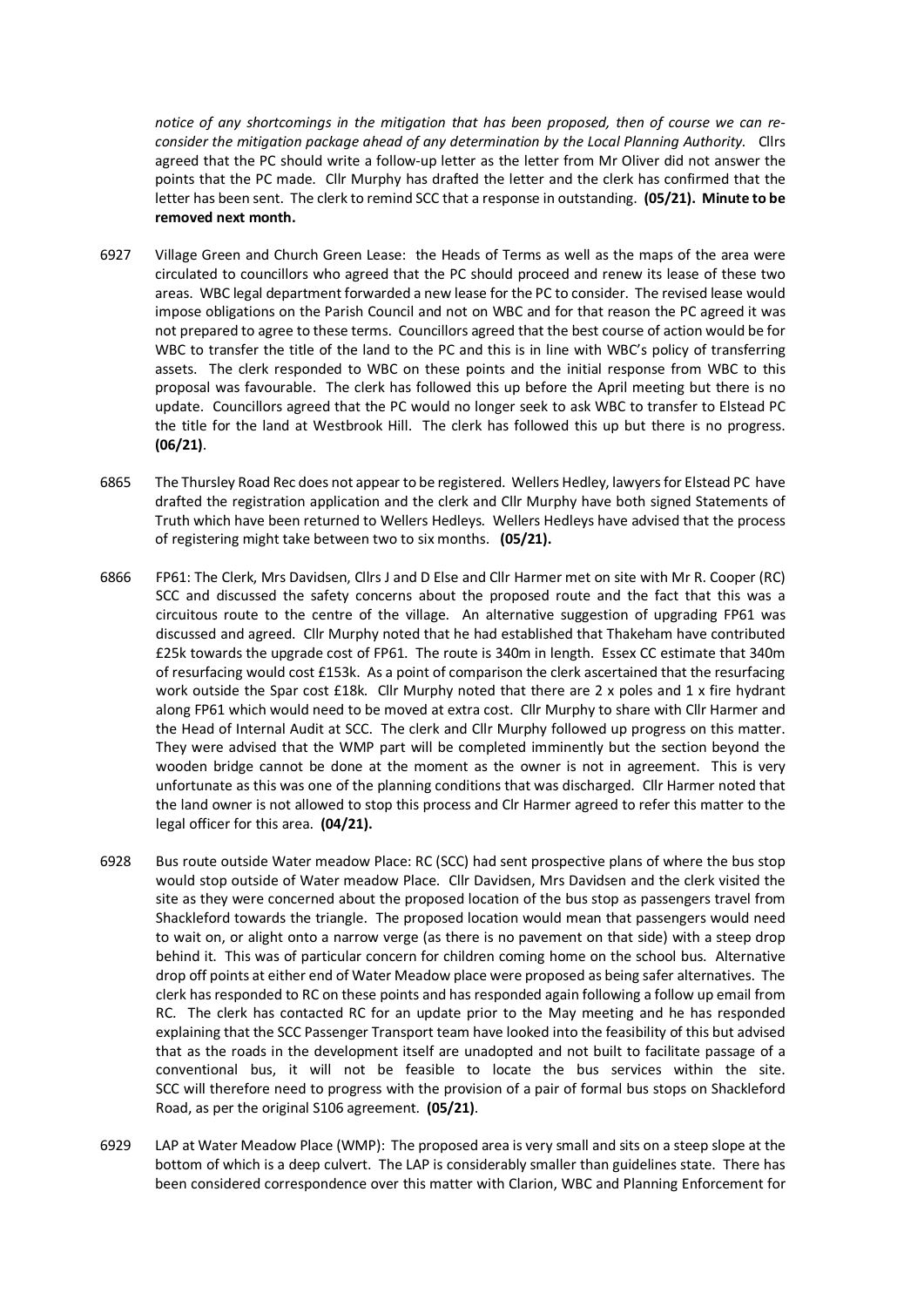the past year. A meeting was held at Water Meadow Place and was attended by Cllrs Murphy, Jacobs and D Else as well as Mrs Davidsen, Zac Ellwood (ZE), John Bennet JB), Cllr A Macleod (AM) and the clerk. The objective of the meeting was to discuss the absence of a LAP/LEAP and the failure to implement the SANG. Councillor Macleod recognised that the play area provision was both inadequate and unsuitable. ZE proposed that he would write to Clarion and Thakeham to seek a meeting to discuss this matter. ZE did accept that WBC had likely made a mistake when they had discharged the condition. The clerk and Cllr Murphy have written several times to asked ZE asking if he has arranged a meeting with Clarion, Thakeham, EPC and WBC. A meeting was finally held on 5<sup>th</sup> February 2021 at which the developer expressly asked that the PC should not be invited and WBC agreed to this request. Following the meeting Cllr Murphy and the clerk have asked several times for a copy of the meeting notes but they have been advised that no meeting notes were taken. Cllr Macleod, the portfolio holder, contacted Cllr Murphy by telephone on 14th February to advise that the developer would not be prepared to contribute to a play area as all the planning conditions had been discharged. Cllr Murphy advised that it was very regrettable that The Head of Planning was not prepared to provide a written report on the meeting. Cllr J. Else advised that the Parish Council should contact the monitoring officer regarding the lack of transparency. Councillors noted that this was not the first time that WBC planning have missed conditions and sited 1 Anderson Place and Honeypot Antique development as other examples. The clerk has report this to Robin Taylor, Head of Governance. It was understood that there was a possibility of a meeting with senior directors at Thakeham and Clarion and Cllr Else was thanked for his efforts in pursuing this matter with elected colleagues. Prior to the April meeting the PC were contacted There was no further action in this matter other than the PC were contacted by an action group from E Grinstead opposed to a development that Thakeham are involved with. The action group asked for Cllr Murphy to send a letter to the press regarding our experiences of Thakeham. It was agreed that the letter would not be sent to the press yet but Cllr Murphy would make Thakeham aware subject to Cllr Else agreeing that this was the correct approach. A meeting with Thakeham has been arranged for 25.05.2021. **(05/21).** 

- 6930 BW69 remedial repairs: The clerk has followed this up on a number of occasions but there has been no response and SCC's target completion date of March 2020 has now slipped. A detailed status report from SCC Countryside had been circulated prior to the December meeting. HG advised that SCC Countryside will use winter 2020/21 to plan the project. HG explained that an HRA is required in order to obtain SSSI consent and SCC were waiting for an officer to complete this. In addition to the update on BW69, SCC Countryside also advised that they had been allocated capital funds to complete work on the cycleway between Elstead and Milford and asked if the Parish Council would like to consider a name for this route. HG advised that this would be completed in the forthcoming fiscal (21/22). HG advised that SSSI permission is required before works an start. Councillors agreed that the best course of action was for Sandford Brook to be cleared and then for the bridleway to be improved. There was no update on this but councillor did note their appreciation of the new wooden BW signage that has been installed. **(05/21).**
- 6724 Following the Annual Playground Inspection report most remedial repairs were completed w/c 21.09.2020 by Kompan. The clerk has negotiated a credit note and has followed this up as c£800 in credit is still owed. Still to be resolved is the issue of whether the spika (item cannot be lubricated, the whole top needs replacing) and spire net (movement detected by inspector but Kompan state that the item should move) need remedial work. The clerk advised councillors that the cost to tighten the spire net was £1,000 and to replace the top of the spika £810. In view of the issues with the chains Kompan were offering to provide the podium of the spika foc (actual cost £260). The clerk to determine whether this work is needed and will take advice from the next playground inspection. The clerk has been unable to arrange for Paintics to do the paintwork and this will probably needed to be deferred until the Spring. **(02/21).**
- 6800 The clerk advised that the quarterly playground was circulated prior to the meeting. There is nothing to report of high risk. The clerk highlighted the point raised about the grass matting and it was agreed that RK would uplift, clean and resettle the tiles. **(03/21).**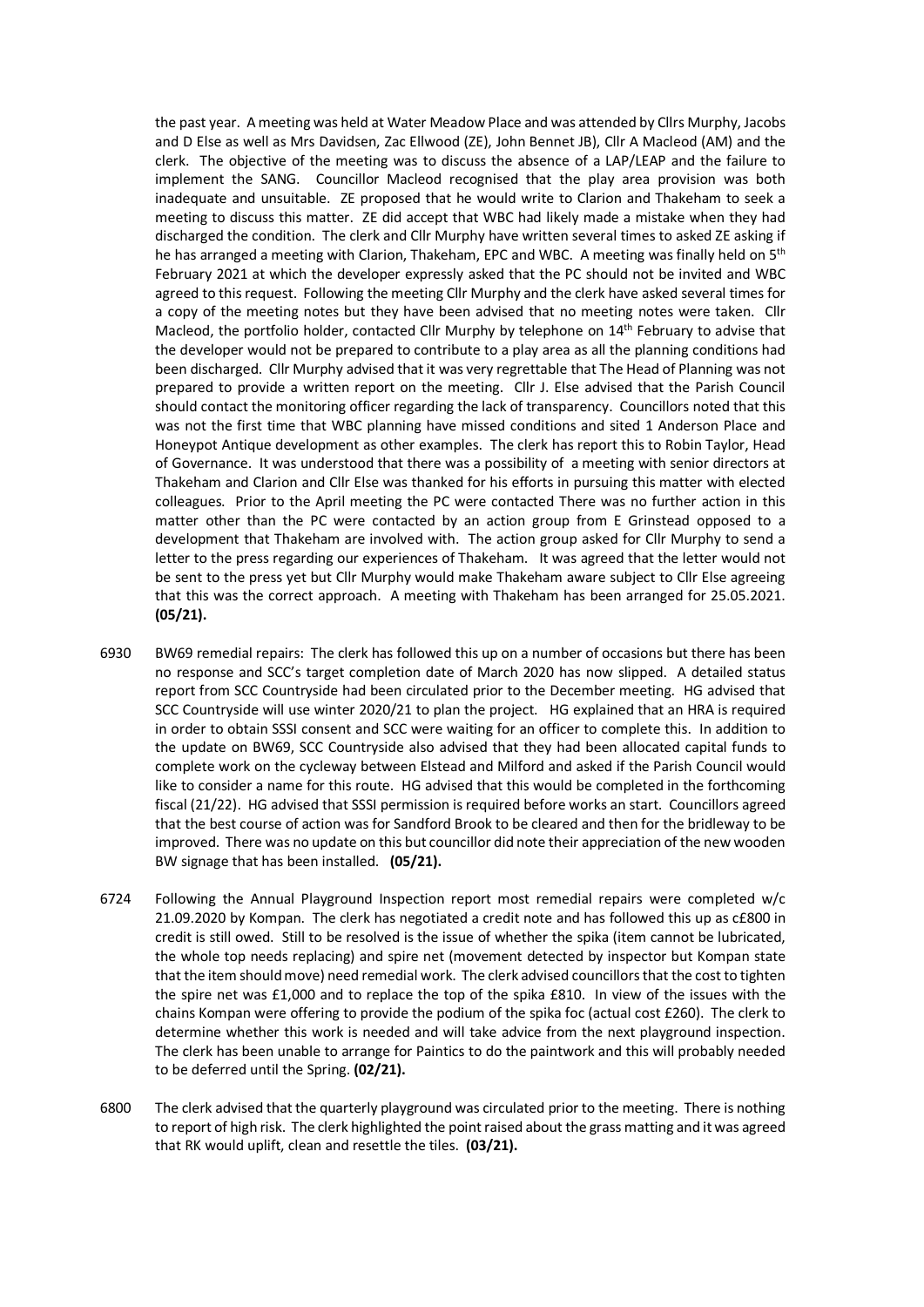- 6931 Defibrillators: The new postcode for Gala Lane has been confirmed and the signage has been printed. **(05/21). Minute to be removed next month.**
- 6932 Springfield flooding: Cllrs Murphy, Mathisen and Rees met with Ian Fowler (IF, SCC), Cllr Harmer, the clerk and a resident in June 2020 to discuss the flooding issue associated with Springfield which impacts Orchard Close and some properties along the Milford Road. The PC wrote a letter to those residents who are affected explaining that SCC would like to send a camera to explore the pipework with a view to resolving the problem. The clerk sent a list of houses who have confirmed that SCC may inspect the pipework on their land to IF who has advised that he requires confirmation that if necessary SCC can dig up the garden to enable SCC to investigate further as and when required. A meeting was held on March 16th 2021 and SCC have advised that funding has been allocated for drainage works in the Springfield area so the PC is optimistic that a solution to this problem will be found. WBC agreed to undertake some investigative work to see if there is an obstruction. Whilst at the meeting GR (WBC) asked whether we had obtained landowner permission for SCC/WBC to access residents' gardens. Cllr Rees responded to GR. **(05/21).**
- 6731 Biffa PC Contract: The clerk advised that Biffa are emptying the PC owned bins but they have not invoiced the PC for this work since they took over from Veolia in Autumn 2019. The clerk has chased this on a number of occasions but Biffa advised that they are too busy and not in a position to raise a new contract but will continue to empty the Parish Councils' bins. The PC recognises that from a sustainability perspective it makes sense for a contractor already visiting the village to undertake this work rather than the PC employing an alternative contractor. **(02/21).**
- 6933 The Clerk noted that £18,600 had been moved from the deposit account into the current account as the deposit account was being used for POR donations. The clerk was asked to find another savings account in order to keep these monies separate. The clerk listed a number of accounts that were available through Lloyds Bank and Cllr Reynolds suggested Shawbrook Bank as an option. **(05/21)**
- 6666 BT land: Cllr Murphy contacted BT to see if it would be possible to lease the land but the contact said that it would not be suitable for the public to use the land. BT stated that it has no plans to do anything with this space until 2027. Cllr Murphy has contacted BT again following a meeting with St James' Primary School who have stated that they would like to use this land for staff parking which the PC recognises will go some way to help improve the parking situation in front of the school. The contact at BT to forward this to the relevant departments for consideration. BT have now advised that they are sympathetic to the request but have ceased issuing licenses on their land as a result of covid. Cllr Murphy confirmed that Jeremy Hunt has written directly to the CEO of BT in support of this opportunity. **(01/21)**
- 6934 User Agreements: following the discussion about the public liability cover for Burford Lodge Pavilion there was a lengthy discussion about the need for user agreements with the clerk advocating the need for all commercial users of parish recreational facilities to supply a copy of their insurances and risks assessments. The clerk spoke to Came & Co who advised that it would be preferable to have a user agreement in place and the PC should at the very least have copies of formal users insurance and risk assessments. The clerk to obtain an exemplar user agreement. **(05/21). Minute to be removed as covered under agenda 20**
- 6738 Cllr Mathisen advised that the table tennis table was damaged. The clerk advised that **she** had contacted RK who would try and repair the table with resin. RK is waiting for the weather to improve and will also endeavour rise the ground behind where the players stand. **(02/21).**
- 6806 Cllrs Murphy and Mathisen had attended a site meeting with representatives from Landmarc and the MOD. Landmarc advised that they cannot do any clearance work without input from Natural England (NE) and the Environment Agency (EA). NE accept that water levels are raised and have agreed to a site visit. MoD advised that they are prepared to undertake the work with the authority of NE and EA but are concerned about the effect this may cause further down the stream. Cllr Murphy has pushed both parties to meet with him and Cllr Mathisen on site however NE and EA are not allowed to do this until covid restrictions ease. Cllr Murphy noted that the water level on the common had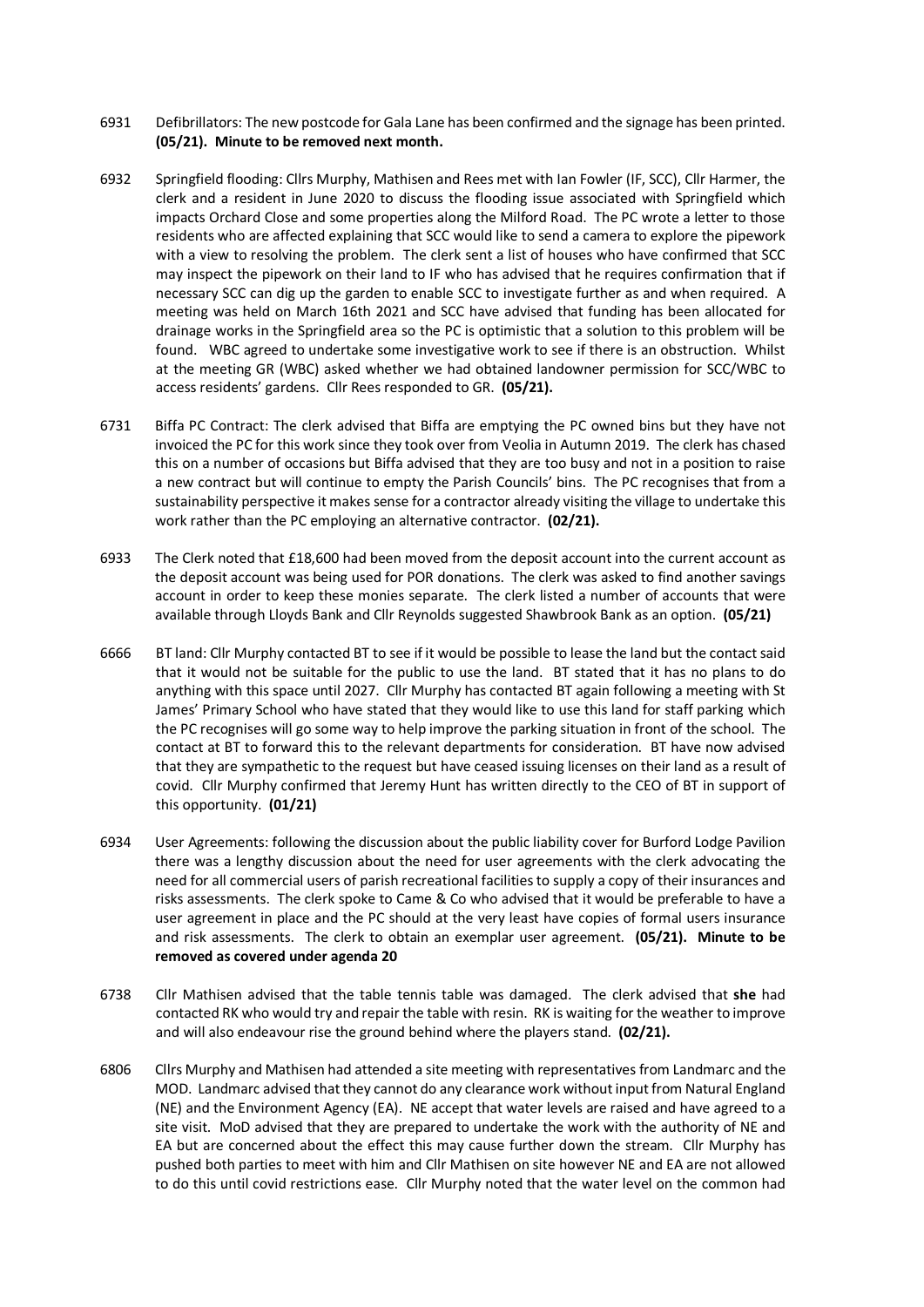risen by two foot due to the need to clear Sandford Brook and that this was now a priority as people are having to divert off the track onto the heath which is causing significant damage to an area which has an SSSI designation. Cllr Mathisen to ask HUG representatives when will it be possible to arrange a site meeting. **(03/21).**

- 6872 Cllr Jacobs noted that a number of delivery drivers were being sent down the track opposite the moat as a result of their sat nav. Cllr Jacobs contacted Cllr Harmer who was unable to find a sat nav contact at SCC but who advised he would try again. Cllr Harmer to discuss with Hannah Guttridge whether a footpath sign can be can be secured at the Thursley Road end of the footpath. The clerk advised that the fly tipping has been removed. The clerk contacted HG to ask if barriers could be installed and Cllr Jacobs advised that she did not believe that anyone had vehicular rights along this footpath. HG advised that SCC were short staffed but would contact the landowner at some stage in the future. **(04/21).**
- 6873 Cllr Gardner advised that the majority of Hookley Lane had now been cleaned. The clerk contacted WBC to ask for a road cleaning schedule however WBC have explained that this cannot be shared. The clerk has contacted the Head of Environment to ask why this is the case and has followed this up with Richard Homewood. **(04/21).**
- 6810 Cllr Gardner noted that BW113 which had been improved recently was almost impassable beyond the repaired section. It was noted that much of the common was boggy due to the rainfall and this section would be monitored. Cllr Murphy, the clerk and Sandra Smith met on site and agreed that more posts can be added which would prevent quad bikes entering the common at this point. Since this meeting the PC has been informed that SCC are planning to get contractors to work on sections of the Elstead to Milford cycleway and that this might be an access point for contractors. It was agreed to put the extra bollards on hold. **(04/21)**.
- 6749 A report following the Western Village meeting was circulated in advance of the PC meeting and updates have been added to current minutes. Oher key points covered were: Cllr Murphy reported the blocked culvert on Westbrook Hill outside Milton (the 4 inch pipe is far too small). Adrian Selby asked that any issues should be notified individually to the SCC Highways reporting link by e-mail. In this way they get recorded properly and a response has to be sent. **(02/21)**
- 6875 Elstead-Milford Cycle Route: Hannah Gutteridge (HG) advised that this project would be implemented in the coming year. ClIr Murphy suggested that a site visit for the cycle route should be arranged when Covid restrictions permit. HG confirmed that she would send the PC a plan of the route first, and then arrange a site visit. In a previous meeting councillors were advised that The PC could suggest names or the cycle route. The clerk has contacted the Witley clerk. The clerk and Clr Murphy noted that the cycle way had been awarded £150,000 in CIL funding. The clerk to ask HG again for the proposed definitive route. **(04/21)**
- 6935 Flood forum: the clerk advised that Will Bravery (WBC) had invited the Parish Council and residents to join to form a flood forum. The forum would comprise representatives from SCC, WBC, The EA. It was agreed that the best solutions would be for councillors to meet first as the flood forum to understand the scope and what the catalyst for getting results were before opening it up to the community. Flooding issues were discussed at the meeting held on  $16<sup>th</sup>$  March and Cllr Mathisen circulated a report following the meeting. SCC have responded and a Flood Action group to be formed. **(05/21).**
- 6786 Cllr Mathisen noted that a resident adjacent to the access track to the MoD parking area had complained about nuisance caused by traffic from film company vehicles and had queried whether they had a right to use the track. MoD were considering this issue. **(02/21)**
- 6787 LD noted that the potholes on the road leading to the DZ parking were worse than ever. Cllr Mathisen to feed back to the MoD. **(02/21)**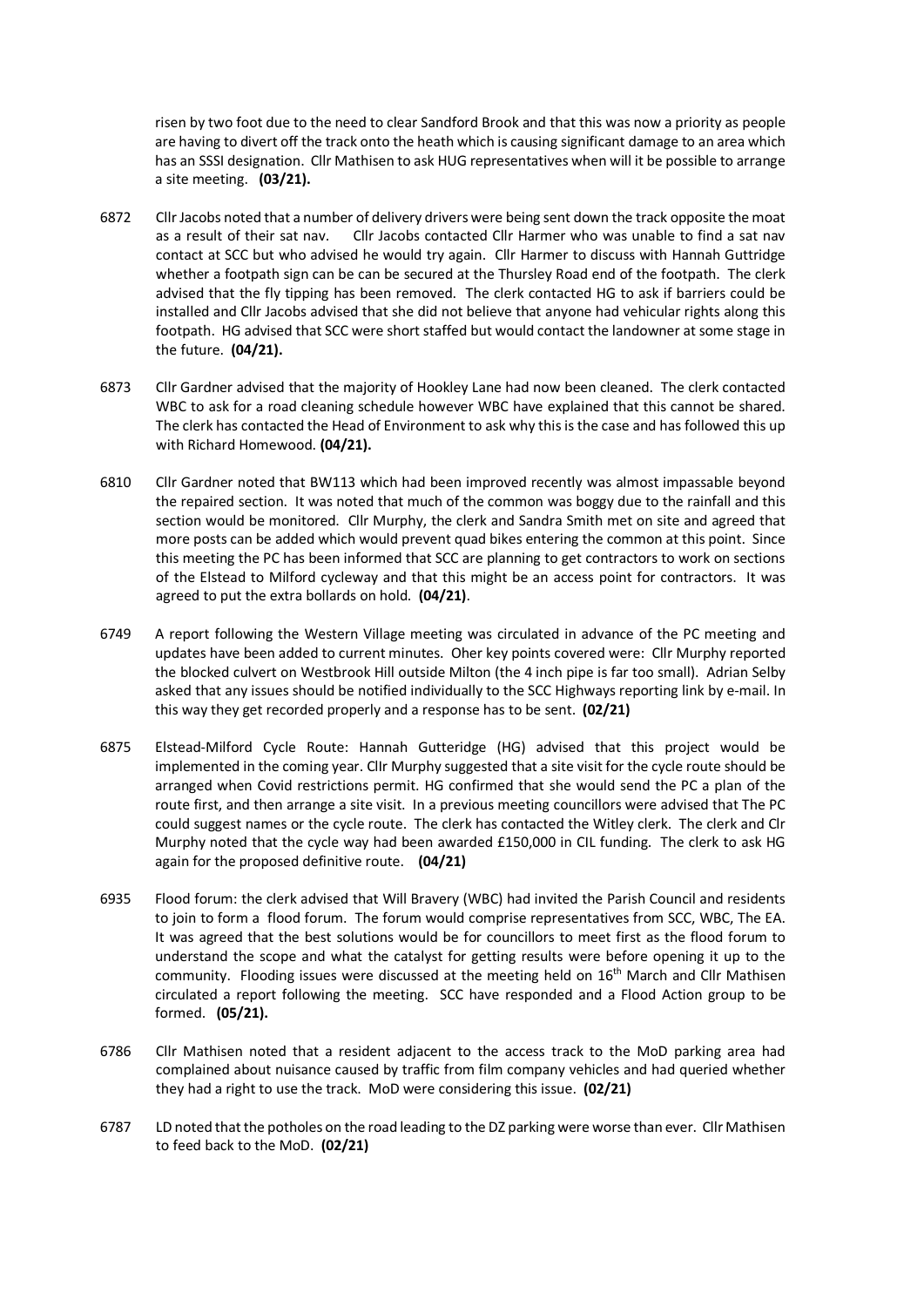- 6936 Woolfords Lane Cemetery Sign post. Prior to the meeting the clerk had obtained two costs: £135 from Woolmer Fitzpatrick (who produced the village green signpost) and c £130 from AJ Signs (who produce the defibrillator signs). Councillors agreed the costs and Cllr Murphy and The clerk to measure the distance from Thursley road to the cemetery so that this can be included on the sign. The clerk contacted SCC for approval. SCC have advised that the clerk must seek permissions from Skanska who own the streetlight and in addition distance cannot be included on the sign. The clerk to understand why this is the case. **(05/21).**
- 6877 Height restrictor barriers: Police have advised the Parish Council to consider securing their land. Cllr Murphy proposed the installation of lockable metal height barriers and a price comparison process was undertaken and the clerk has also sought advice from SEACAMB. The restrictive barrier is purchased under the PC's power to spend money on crime detection and prevention measures (Local Government and Rating Act 1997, s 31). The barriers have been ordered and the clerk is waiting on a completion date. **(05/21)**.
- 6937 Cllr Webster proposed undertaking a survey of Elstead residents to determine a) if there are any covid related issues b) to understand the impact of covid from a social and employment perspective c) to understand what is important to Elstead residents and d) use the findings to provide areas for future follow ups. Cllr Webster advised that the survey would be undertaken face to face once all vulnerable groups had been vaccinated. Cllr Webster circulated a sample survey prior to the April meeting and feedback was given. It was agreed that the village would be divided into sections from which individuals could be chosen. An updated survey to be circulated to the PC and questions to be asked either via online or face to face. Following technical issue the survey is expected to be ready for the June meeting. **(05/21).**
- 6938 Cllr Mathisen advised that residents at BVR were investigating fibre optic cable and had extended the group to include residents in Red House Lane and Thursley Road with an aim of reaching the Elstead South group. 150 homes and 13 businesses have signed up to date and a Community Infrastructure Company to be formed imminently. An article was written for the May issue of the Elstead village news to encourage other houses to join up to the scheme. **(05/21).**
- 6855 Cllr Gardner advised that residents from Hookley Lane were collating evidence on inconsiderate parking and liaising with SCC on this matter. **(03/21).**
- 6880 Guinea Common parking issues: residents have been liaising with MoD as vehicles are being parked in the lay-by to the left. The clerk advised that  $1<sup>st</sup>$  Call are able to place logs to deter parking if needed. **(04/21).**
- 6856 A resident asked for help regarding a blocked lateral drain along the Seale Road. The drain has been blocked for some time. It is not certain whether the drain has been jetted. The resident was asked to email the details to the clerk who would follow this up. **(04/21).**
- 6857 Two residents asked whether a small section of the Backland Field could be given over to a mountain bike dirt track similar to S4P at Rodborough Common. At the moment there was nothing for teenagers to do in the village aside from organised sports (football/cricket/tennis). The residents noted that mountain bikes appeal to all ages and ability and was a sustainable form of exercise. At Rodborough Common all ages of people visit the track – people tend to do the runs several times and don't just "hang around." The bike track would need a relatively small section of land allowing for the majority of the field to still be rented out from which the Parish Council could still earn an annual income. Councillors were largely supportive of the idea in principal and asked that the residents do further research. It was noted that there would need to be a public consultation for those residents living locally. An access route could be created through the bottom of Burford Lodge Rec. **(04/21)**.
- 6939 Woolfords Lane cemetery building: To relay roof tiles and hip tiles. The clerk has sought three quotes to date, one contractor is unable to provide a quote, a second company quoted £2,500 based on using the existing tiles or £4,477 for new tiles and a third company quoted £1,960 which councillors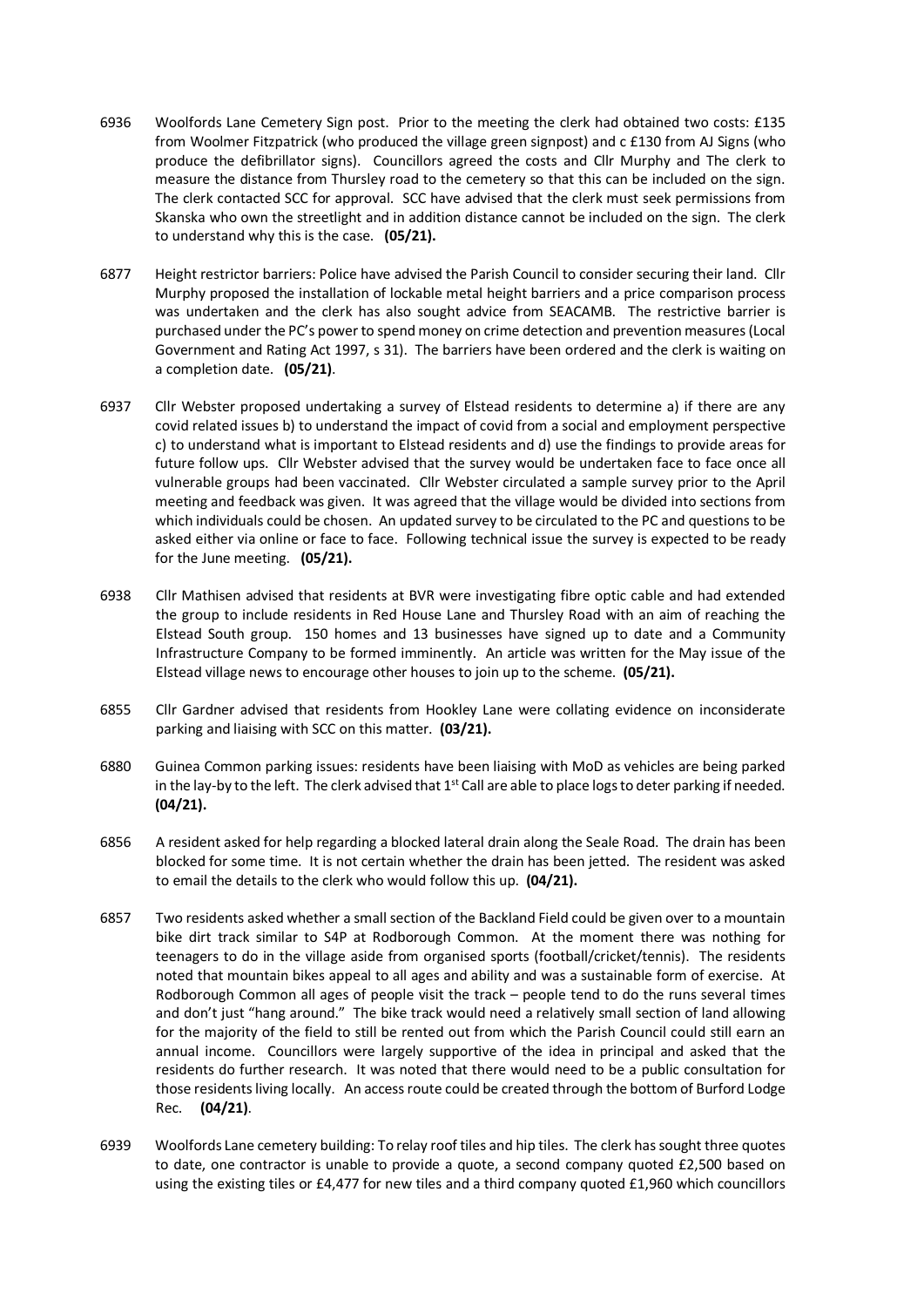approved. The work is undertaken under the parish council's powers to contribute towards the expenses of cemeteries (Local Government Act 1972, s.214 (6) ). The clerk has instructed L Audsley Roofing Ltd who has advised that the work will be done in c 8 weeks. **(05/21).**

- 6899 Woolfords Lane Cemetery door frames are rotten and need replacing / repairing. The clerk to instruct RK to quote. **(04/21).**
- 6887 EER Update: The EER committee is continuing to meet monthly however it is very quiet in terms of client need and volunteers. The name of the sub group has been changed to Elstead Community Response (to fall under the overall umbrella of EER). The ECR contains to remain active although in the past month there has been only one request for help. **(04/21)**
- 6888 EER plan: Cllrs Rees and Snape met with WBC regarding the EER plan on 19<sup>th</sup> February 2021. Cllr Snape noted that the meeting had been very helpful as it provided a good framework and will allow the EER to signpost rather than duplicate efforts. The EER will focus on helping in four key areas: pandemic, utility outage, fire and flood. It was agreed the current plan will note that it is "under review". Cllr Snape has put forward an EER plan to simplify what is already there. **(04/21).**
- 6940 EER rota: The clerk noted that the EER rota has been circulated to councillors **(05/21) Minute to be removed next month.**
- 6889 Phone line: EER phone line to be reviewed at the June meeting. **(04/21).**
- 6271 Environmental PIC: The clerk advised that there was c £700 left in environmental PIC monies. Councillors agreed to the proposal that the clerk should apply for this money to be used for information boards at The Moat car park. **(06/20).**
- 6941 CIL Funding: The CIL application for the boardwalk repairs was submitted on time however WBC subsequently announced that the deadline date for CIL applications receipts has been extended (without consultation) to the end of January 2021. The CIL Advisory Board have finally met and assessed all of the applications and the Executive have approved an allocation of £98,000 to the POR fund and the clerk has received formal notification of the offer of £98,000. Taking into consideration public donations as well as NE financial support it seems highly possible that the whole boardwalk can be. The CIL acceptance letter to be considered fully before being signed off. **(05/21).**
- 6942 NE boardwalk plan: NE shared a document with their proposals for replacing the boardwalk and Cllr Murphy and the clerk fed back comments at the POR committee meeting which was held on 24<sup>th</sup> February 2021. The main area of concern from Elstead Cllrs was that there was a proposal not to reinstate the access to the boardwalk from BW 504. Cllr Murphy felt that NE had taken this point on board. NE re looking at other options including creating bunds as well as boardwalks for pedestrian access. **(05/21)**
- **6891** Car parking at The Moat: a voluntary car parking system at The Moat costing £25/year. Councillors to monitor if parking along the Thursley Road increases as a result. **(04/21).**
- 6943 POR meeting: the next meeting of the POR committee is scheduled for 16.06.2021. **(05/21).**

## **11.0 REPORT ON THE BLUG MEETING HELD 26TH APRIL 2021**

6944 A BLUG meeting that was held on  $26<sup>th</sup>$  April although unfortunately only four people were available including the clerk, a representative from the sharks and two committee members from the EVAA. The clerk advised that a resident had asked to attend these meetings and the clerk had advised that this was only for committee members and that MOP's should raise any concerns directly with the clerk. Councillors agreed with this point. The clerk shared updates with sub committee members on litter, completion of CCTV project, postcode for Gala Lane and EVTC having been generated, barrier update and carpark / scraping back work scheduled for May half term. The sharks provided an update on football season timings. A resident who had wanted to attend asked if a fence could be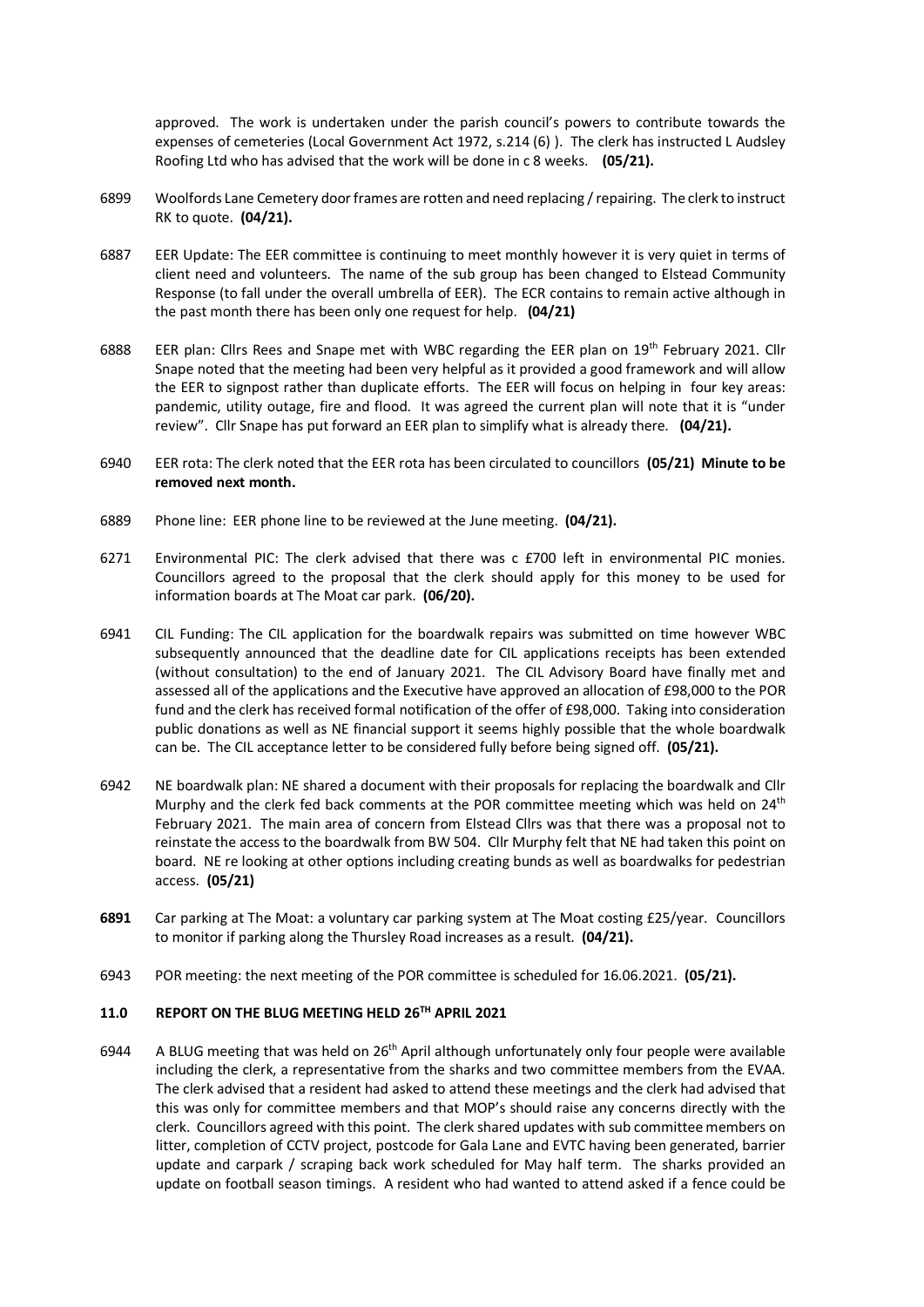erected around the rec o that dogs could be walked. The clerk had advised that this would not be possible as this was a dog protection zone as determined by WBC. **(05/21). Minute to be removed next month.**

6906 Pitch treatments for the recreation fields. It was noted that treatment was needed for both pitches. The clerk to obtain costings. Cllr Murphy noted that the FA were providing funding for football pitches of £1k per pitch – Elstead has 6 pitches. **(05/21). Minute to e removed as covered under agenda item 17.**

#### **12.0 WBC UPDATE**

- 6945 The clerk advised that Cllr J Else and the clerk had reported The Quillets to WBC. There was a lot of waste and general mess and untidiness with broken fence posts etc that could cause a hazard. WBC have advised that the area has been made safe. **(05/21). Minute to be removed next month.**
- 6946 Planning there have been huge problem with planning leading to delays in getting applications registered on the website and assessed. This has been caused by the introduction of Horizon a new programme as well as a shortage of staff. **(05/21). Minute to be removed next month.**
- 6947 Dunsfold is set to deliver less hosing however Cllr Murphy did not feel that this would impact housing figures in the E&W NHP Area as the land is protected by Green Belt. **(05/21). Minute to be removed next month.**

#### **13.0 SCC UPDATE**

- 6948 Road resurfacing long Thursley Road from outside Sandford Villas to the Bel and Dragon starts on Sunday 23rd May and will last for 4 days. **(05/21). Minute to be removed next month.**
- 6949 BW101; Clr Harmer spoke to SCC legal to try and understand what can be done to protect this. A resident is badly impacted by the use of this track by film companies. It was noted that not all film companies need planning permission as some filming lasts less than 28 days. Cllr Murphy noted that he and Cllr Mathisen had provided a schedule of times for the film company to access the route which precluded late at night and early morning. Mod has accepted this document and Cllr Murphy to forward it to Cllr Harmer. **(05/21).**
- 6820 There have been further discussions regarding the blocked drain opposite Hunters Farm on Seale Lane. There is a lot of water in the road and SCC investigated it on  $22^{nd}$  January 2020 however no further action appears to have been taken. This issue was raised again in February 2021. The clerk contacted SL-C (SCC) who advised that as soon as works on Whitmead Road had been completed SCC would be able to focus on this issue. **(03/21)**
- 6004 Cllr Mathisen raised the issue of Fulbrook Lane the side of the road near to Thundry Farm needs improvement. **(02/20)**

#### **14.0 NEIGHBOURHOOD PLAN UPDATE**

- 6950 Mini consultation on revised housing policies: The focused consultation ran from 26th March 2021 for six weeks until  $7<sup>th</sup>$  May 2021 and there have been 156 responses. The NHP team are happy with the number of responses as this was a reconsultation. Nexus have forwarded a list of all the comments and responses and these will be analysed in detail by the NHP team. Any responses will be incorporate and there will be a final proof read to the NHP before it is submitted to WBC for Regulation 15. **(04/21).**
- 6823 Site assessment : Aecom have concluded their initial assessments of the three new sites that have been put forward (VAM, Kingsmead and Springfield). The draft SEA was received on 15<sup>th</sup> March and needs to be read. The revised HRA is in progress. **(03/21).**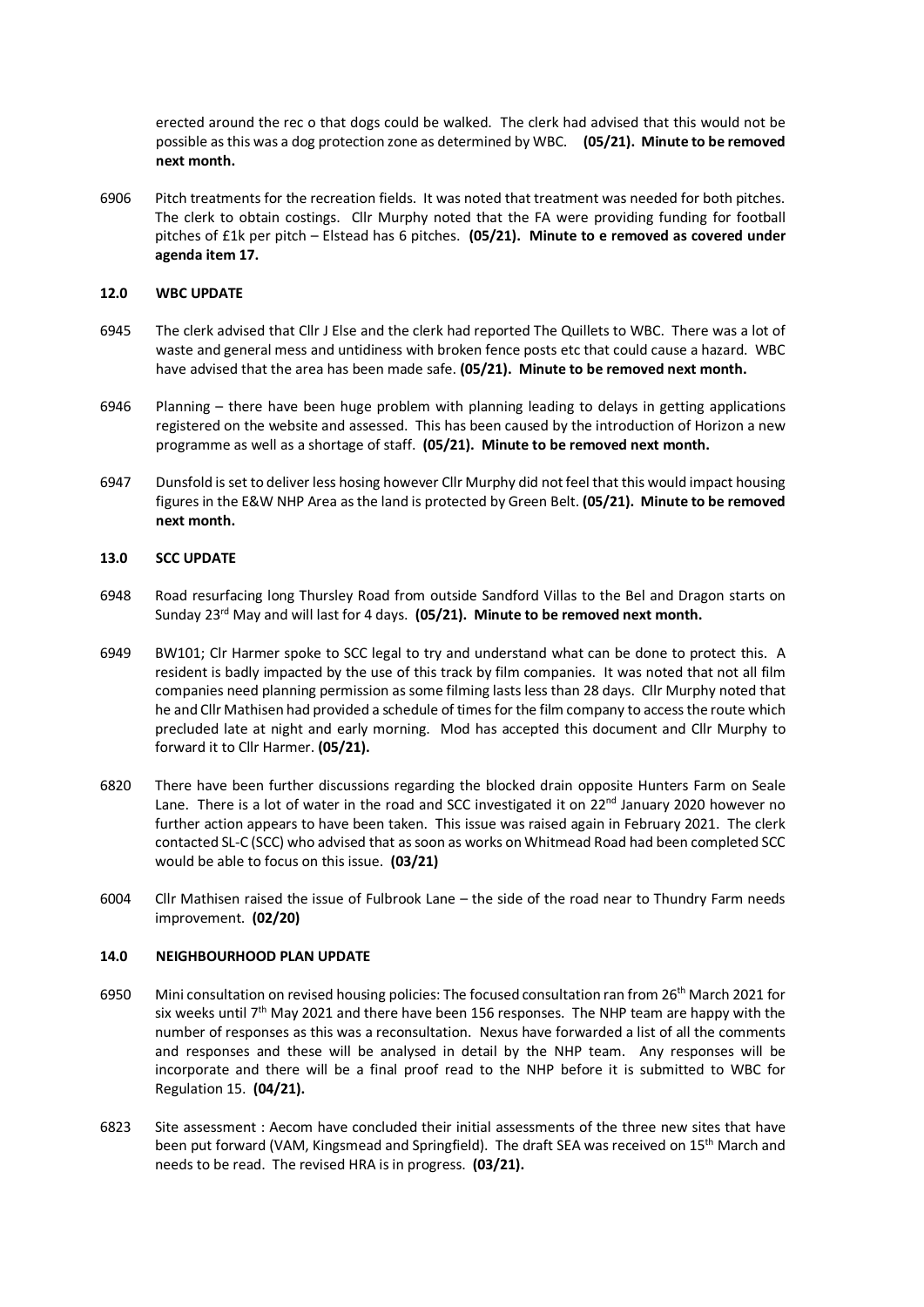6886 Village Design Statement (VDS): Cllr Jacobs chaired a meeting on 30.11.2020 at which it was agreed that the VDS just needed basic refreshing and updating and would benefit from photographs. Two meetings were held in January and one in February at which the whole revised copy was reviewed. Photographs are in the process of being taken and the revised copy to be proof read. Work on the VDS will be picked up again once the focused mini NHP consultation has been analysed. **(04/21).**

### **15.0 OUR ELSTEAD UPDATE (OE)**

- 6012 Village Wide Fete: Discussions have been held and the current theme idea is a 'carrot festival' which would tap into Elstead's past as an important carrot producer. **(02/20).**
- 6951 Village sign: Councillors agreed that it should be based on the PC logo that was created for the new village website and the Billmeir Trust have kindly donated £5,000 to this project. Progress has been slow due to the blacksmith's availability. Planning permission for the village sign to be sought and the clerk advised that if the village green had not been transferred to the PC, the PC would need to seek approval from WBC to install the sign. The clerk advised that the contract had been signed and the deposit sent to the blacksmith. A full size dummy of the sign due on 24th May. It was agreed that a plaque would be made accrediting the sign to the Billmeir Trust. **(05/21).**
- 6952 Summer planters: Cllr Mathisen advised that DM was happy to manage this for a third and final year for which the PC expressed its gratitude. Cllr Rees asked whether the planters could be added to the PC's insurance schedule. The clerk to liaise with Came & Co, the PC's insurers. Summer planters have been moved to position. **(05/21). Minute to be removed next month.**
- 6953 Electrical supply to the green: Cllr Mathisen has liaised with SSEN and advised that there is an electricity supply to the green. The clerk applied for Members Allocation Grant and was successful in receiving £1,200 towards the project – thanks were given to Cllr Harmer. The clerk is seeking approval from WBC to site the termination point. Cllr Mathisen noted that the termination site will need to be a cabinet 3 feet high. Councillors felt that this would be too much of an obstruction and asked if Cllr Mathisen could try and ascertain if it was possible to have an underground point instead. Cllr Rees noted that this must be secured to prevent unlawful electricity usage. Cllr Mathisen met with DJK who have proposed a solution – an underground power box in the middle of the green. **(05/21).**
- 6954 Winter Planters. There have been no issues with the winter planters and there has been minimal damage despite the cold conditions. Cllr Snape noted that she had received many positive comments about the planters and was thanked again by councillors. Cllr Webster asked whether the winter planters could be planted up earlier with which Cllr Snape was in agreement. The winter planters have been planted with summer flowers and relocated to the Church Green and a watering schedule has been agreed. **(05/21). Minute to be removed next month.**
- 6895 Village Green: Cllr Mathisen noted that the village green would benefit from some remedial work. It was agreed that grass seed and top soil would be spread over the village green in September 2021. **(04/21)**.

## **16.0 ROAD SAFETY THROUGHOUT ELSTEAD**

- 6955 The ToR for EVRS sub committee was circulated in advance of the meeting. A few tweaks were made. The ToR was approved and adopted by the Parish Council. **(05/21). Minute to be removed next month.**
- 6835 Road safety outside St James Primary School: The clerk had circulated some draft notes from Cllr Snape (which were also supported by Cllr Else who is a governor at the school as well as a Ward Councillor) to prior to the meeting. Councillors supported the draft and Cllr Harmer to write to Adrian Selby (SCC Highways) asking for his advice. **(02/21).**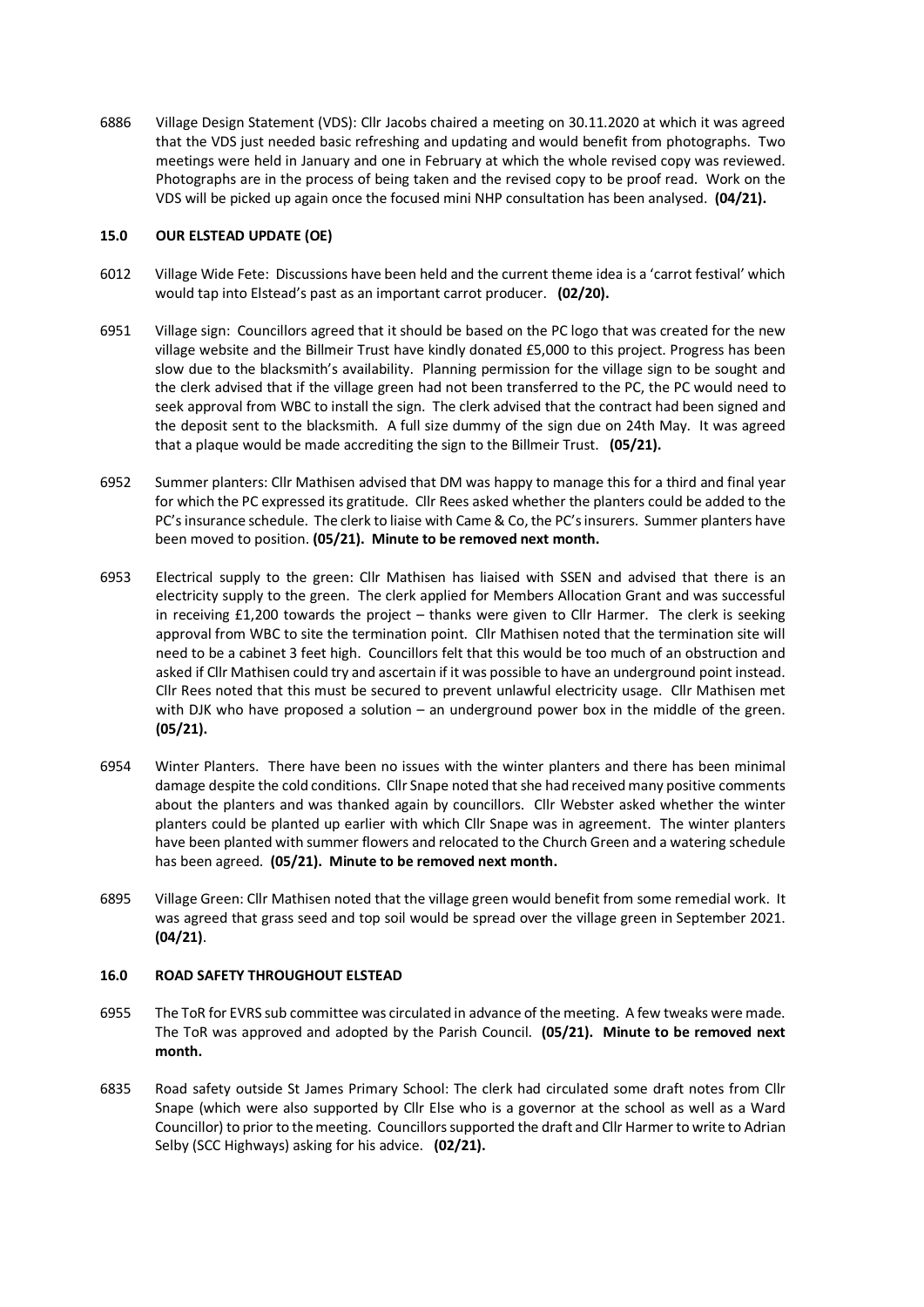- 6737 Zebra crossing repainting: Following Cllr Mathisen highlighting the need for it to be repainted the clerk has notified SCC who have confirmed that it has been scheduled on their works list. SCC were unable to give a completion date. **(02/201).**
- 6956 Thursley Road improvements: The section from The Bel and Dragon to the Sandford Villas has been scheduled for road improvement but that it is the section from Sandford Villas to the centre of the village green that required the most work. Cllr Murphy noted that the PC had already received notification that this section was to be resurfaced and then nothing has happened. The clerk found a copy of the notice which she shared with Cllr Harmer. Cllr Harmer discussed this with SCC colleagues and investigative work to be undertaken when machinery is available. **(05/21).**
- 6837 Speeding: The clerk advised that she had received a number of complaints regarding speeding through the village and the inefficacy of the VAS. Cllr Davidsen agreed that there was an on-going problem of motorists ignoring the VAS. The Clerk discussed this with Sam Adcock, the new Borough Inspector. Sam agreed that Kat Farmer, the PC covering Elstead, could be invited to a future PC meeting subject to her shift patterns. Sam Adcock also suggested that the Milford Road could be nominated for a police speed enforcement session. Sam Adcock noted that it would be better if residents could form a community speed watch volunteer group however the clerk had explained that she felt it was unfair to put this onus on residents and no one would be able to do this under covid restrictions. The clerk to follow up meeting attendance and speed enforcement with PC Farmer. **(03/21)**
- 6838 VAS: The clerk advised that the VAS project was being reactivated. The clerk advised that the batteries were £60 each and a charger was £100. Cllrs approved the costs under its powers to contribute to traffic calming schemes, Local Government and rating Act 1997 s.26-29. Cllrs have agreed that the batteries could be charged at Thursley Rec Pavilion. The clerk contacted Peter Harris (PH) at SCC who advised that the VAS were in a container in Norfolk awaiting collection post covid restrictions and there has been no change to this situation. Rachel Audsley (clerk for Frensham) will ask Manbat (battery supplier) if parishes can get a collective call-off deal. PH will write up the safety protocols in order to ensure we can go ahead with installation once the signs are available. The clerk contact SCC prior to the April meeting and they advised that the VAS have been collected from Norfolk and that **(03/21)**

## **17.0 RECREATION GROUND AREA WORK**

- 6957 Grounds treatment: The Clerk sought three quotes for lime and fertiliser grounds treatment work to both recs. One contractor was unable to quote. Grasstex quoted £1,760 for 1000kg each of fertiliser and lime whereas Continental quoted £1,653 for half the amount of fertiliser and lime. Councilllors agreed that Grasstex should be awarded the work which it does under its powers to acquire and maintain land for public recreation (Local Government Act 1972, s 226). The clerk to instruct Grasstex. **(05/21)**.
- 6958 Car park improvement (Burford Lodge): remedial work will be carried out by the council's maintenance person during half term and the side of the access road will also be scrapped back to maximise access when cars are parked. The works are undertaken under the PC's powers to provide parking places for vehicles, bicycles and motor-cycles (Road Traffic Regulation Act 1984, s. 57, 63s). The clerk has instructed rec user groups. **(05/21)**.

## **18.0 BACKLAND FIELD**

6959 The current tenant has notified the land agent that she does not intend to renew the lease. Pelhams have advised that the rent on the field can be increased and will charge £450 for work to secure a tenant which councillors approved. Cllr Murphy and the clerk met with Pelhams and explained that there is interest for part of the land to be used for a bike track subject to costs, a public consultation and PC approval. In the event that this went ahead the tenant would be charged pro rata for the reduced area on the field. They also shared information regarding the creation of a hard standing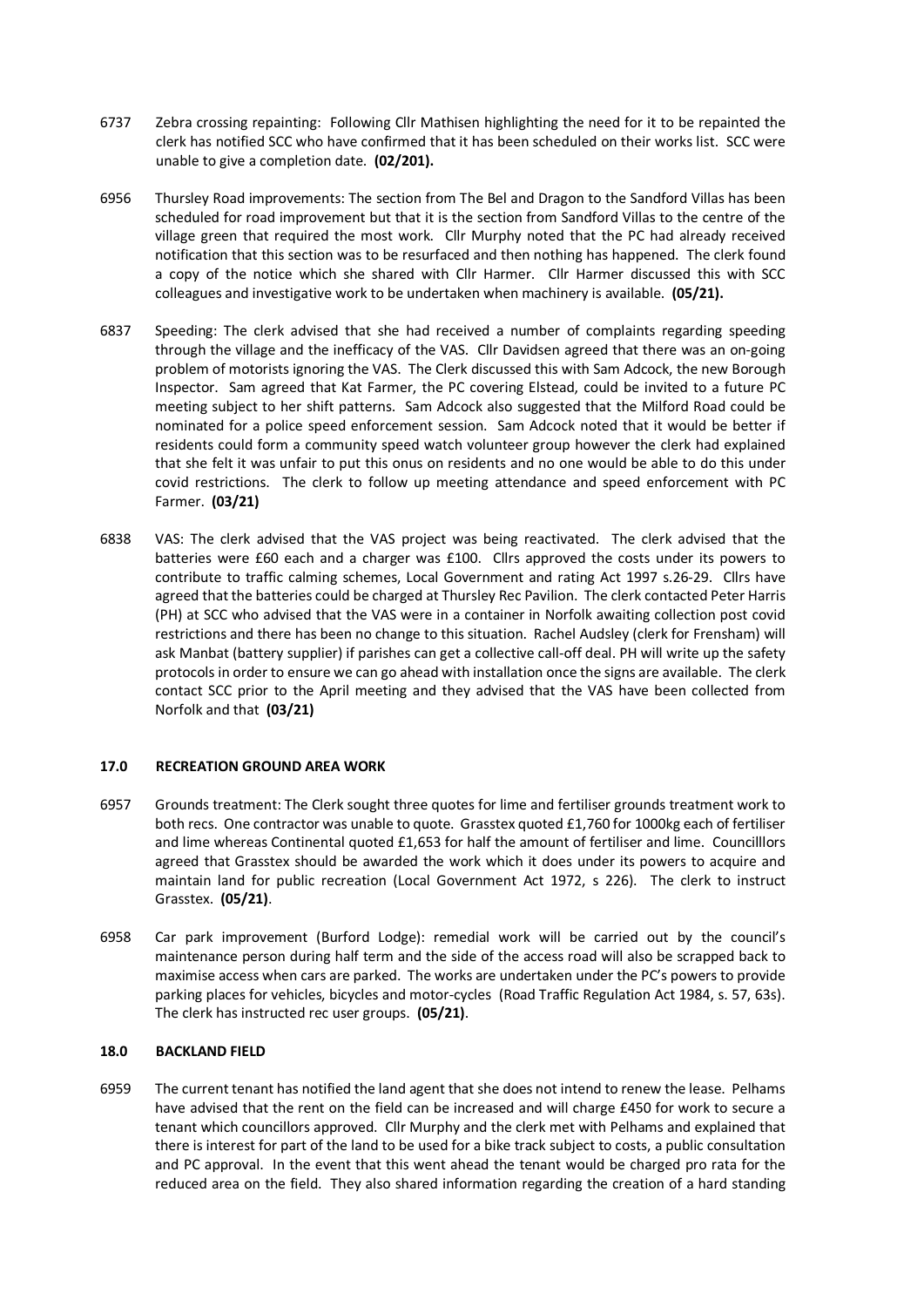area for turning and the location of a second gate. Expressions of interest will be sent to Pelhams is expected that a short list of applicants will be available before the June meeting. **(05/21)**.

6950 Backland Field: The sharks and Elstead FC noted that there were also interested in adding two pitches onto the Backland Field and were working on a business case and looking at different options. Cllr Murphy noted that Burford Lodge rec would accommodate a further football pitch so questioned whether this space was required. Cllr Snape noted concern for residents and Cllr Davidsen highlighted that the surrounding woodland was full of wildlife which needed preserving and other comments included the need to preserve the green gap in line with the emerging NHP. Councillors were minded that the storage facilities on Burford Lodge rec should be resolved as a priority and asked that both groups come forward with a business plan and proposal. **(05/21).**

#### **19.0 BOREHOLE AGREEMENT**

6897 Borehole project: Cllr Murphy advised that to date the project had received £16,000 of funding of which £3,000 will came from gift aid and elsewhere. The PC supported by TRRT submitted a joint application for £10k funding to the SCC Big Fund Scheme. The PC also noted its support of the project with a £1k donation which is makes under its power to utilise wells, springs o streams for obtaining wate,(Public Health Act 1936 s. 125). Three quotations for the installation of the borehole have been received and were circulated before the April meeting; Nichols Boreholes £14,195, Onesen Energy £15,484 and Borehole Service Utilities £13,583. All prices excluded VAT and are just for the borehole installation (ie do not include the irrigation works). The Onesen quote includes the cost of the electrical connection and a brick built enclosure for the control system, the other two don't (this is estimated to be between £1,500 and £2,000). Onesen also include a variable speed pump, which is better than the standard constant speed pump offered by the others. It was agreed that the quote from Oneson energy represented the best value in terms of work included within the scope of the project. The clerk has contacted Came & Co for insurance costs. The borehole project has now received committed donations of £17,000 plus £1,500 in gift aid and a likely £2k marketing monies from Burns & Webber. An application to the SCC Big Fund was submitted in March but there has been no feedback from SCC on this. The borehole committee note that there is sufficient funds to purchased the borehole and a basic irrigation scheme. Councillors discussed this and agreed with the recommendation to proceed and the clerk and to progress this. **(05/21).**

#### **20.0 DRAFT REC USERS AGREEMENTS**

6961 The clerk circulated a draft user agreement with councillors prior to the meeting. On the whole the draft was accepted by councillors and the clerk and Cllr Murphy to further amend and recirculate for the June meeting. Cllr Murphy noted that the car park and the Rainbows play area at Thursley Road were park of the leased area to the TRRT. **(05/21).** 

#### **21.0 VILLAGE GREEN CLOCK**

6962 Clock on the green: an MoP raised the time keeping (or lack of) of the village green clock. Two residents have kindly donated £200 towards the purchase of a new clock and the PC would like to express its sincere thanks for their generosity. The clerk to provide sample at the June meeting. **(05/21).**

#### **22.0 ANNUAL REVIEW OF PC DOCUMENTS:**

6963 The clerk circulated he following documents prior to the meeting: Standing orders, Financial Regulations, ToR's, Website Policy and EER policy. All documents were noted as needing no further changes or amendments except for the EER policy which is noted as being "under review". **(05/21). Minute to be removed next month.** 

#### **23.0 ISSUES AROUND REMOTE DEVELOPMENT SITES**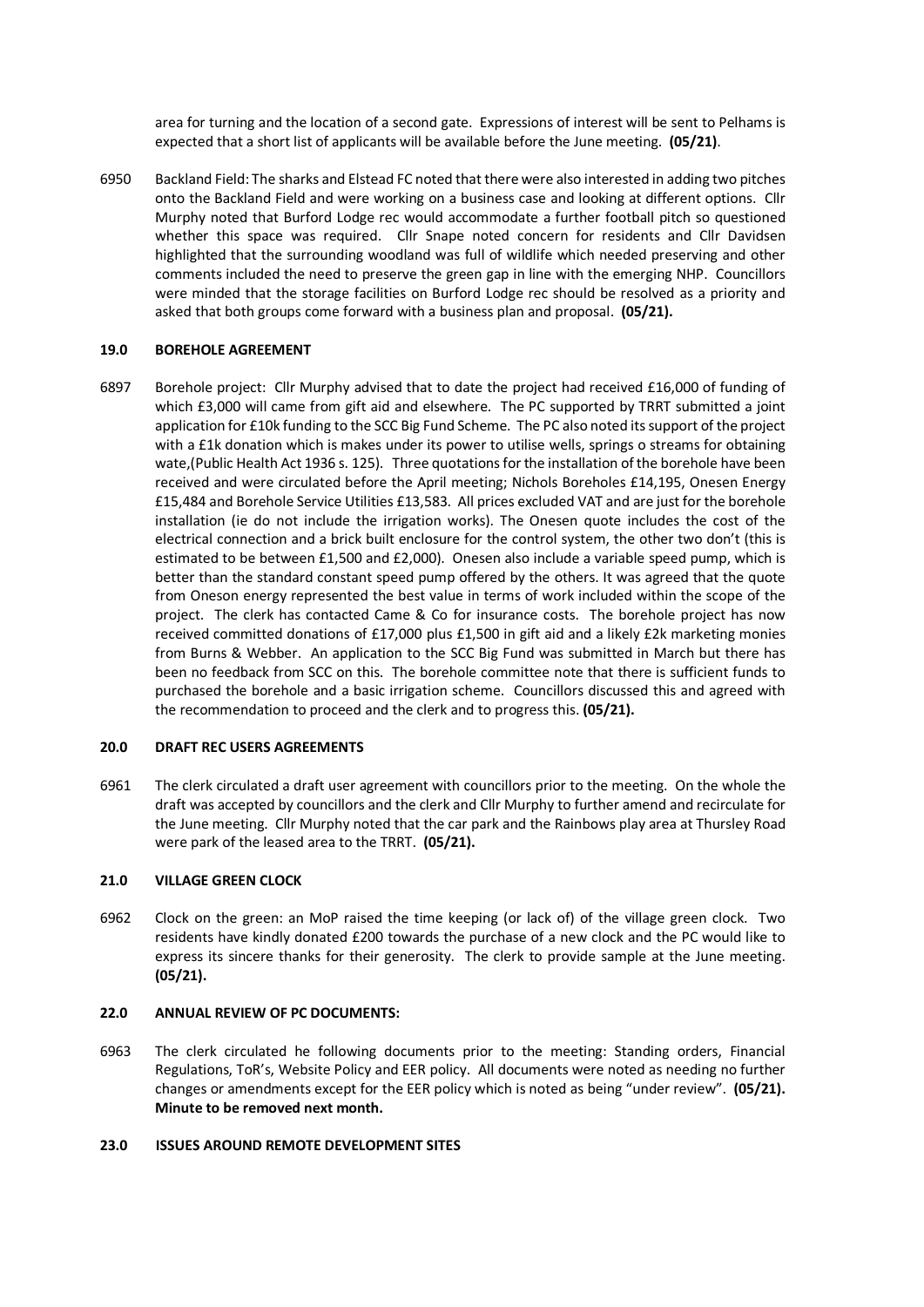6964 Cllr Jacobs noted that in a recent NHP feedback session it was noted that there were possible issues for people living with the NHP area trying to work who have no transport of their own. The clerk to obtain a statement to this affect as this would support the NHP's promotion of certain development sites. **(05/21)**.

#### **24.0 REPORTS AND CORRESPONDENCE**

- 6965 Cllr Murphy noted that he was in the process of arranging a meeting with SCC Highways at The Croft for either 26/27. Cllr Jacobs and Cllr Harmer to attend. **(05/21). Minute to be removed next month.**
- 6966 Boundary Review: the proposal is for the number of ward councillors to reduce from 57 to 50. There is no further detail and it is not clear how this will affect Elstead. **(05/21) Minute to be removed next month.**
- 6967 Hoppa: an email was received asking for support for their Big Surrey fund application to purchase 2 x electrical and accessible buses. The clerk to write a letter of support as well as "like" their application on the SCC Big Fund portal. **(05/21) Minute to be removed next month.**
- 6968 Burford Lodge Pavilion: the clerk advised that Elstead FC were keen to reinstate the showers, loos etc. The PC considered that it was not in favour of this. The building was unsafe for anything other than storage and felt that the FA should be working on plans for a replacement building and did think it was a good use of money. **(05/21) Minute to be removed next month.**
- 6969 A resident had contact Cllr Murphy, concerned about some trees. The clerk to contact the resident. **(05/21).**

#### **25.O FINANCE**

- 6970 The clerk advised that the accounts had been reconciled correctly and Cllr Jacobs had confirmed this and formally signed the reconciliation. **(05/21) Minute to be removed next month.**
- 6971 Bank balance as per statements: Current account £150,210.83 (31st May 2021) and Deposit account £55,163.91 (31st May 2021). **(05/21) Minute to be removed next month.**
- 6972 Accounts for payment for May 2021 **(05/21) Minute to be removed next month.**

| Payee                        | Cheque no | <b>Purpose</b>                         | <b>Amount</b> |
|------------------------------|-----------|----------------------------------------|---------------|
| Castle Water                 | 4263      | Burfod Lodge Rec                       | £645.21       |
| Maxwell Ltd                  | 4264      | Payroll                                | £72.00        |
| Diane Snape                  | 4265      | <b>OE Flowers</b>                      | £74.83        |
| <b>Surrey Alc Limited</b>    | 4266      | Annual Membership                      | £838.54       |
| <b>Juliet Williams</b>       | 4267      | Salary 1 of 2                          | £999.00       |
| Juliet Williams              | 4268      | Salary 2 of 2                          | £516.30       |
| <b>Wellers Law Group LLP</b> | 4269      | Registering Thursley Road Rec          | £900.00       |
| Juliet Williams              | 4270      | <b>Expenses May</b>                    | £21.30        |
| <b>Elstead Village Halls</b> | 4271      | PC Meeting Hall Hire                   | £17.50        |
| <b>SSE</b>                   | 4273      | <b>Burford Lodge</b>                   | £44.00        |
| Axtell Ltd                   | 4274      | Crushed concrete for car park          | £768.00       |
| AJ Signs Ltd                 | 4275      | Defib (Gala Lane) and Water usgae sign | £148.00       |
| Maxwell and co               | 4276      | Year end submission payroll            | £96.00        |
| <b>HMRC</b>                  | 4277      | Tax / NIC                              | £1,382.33     |